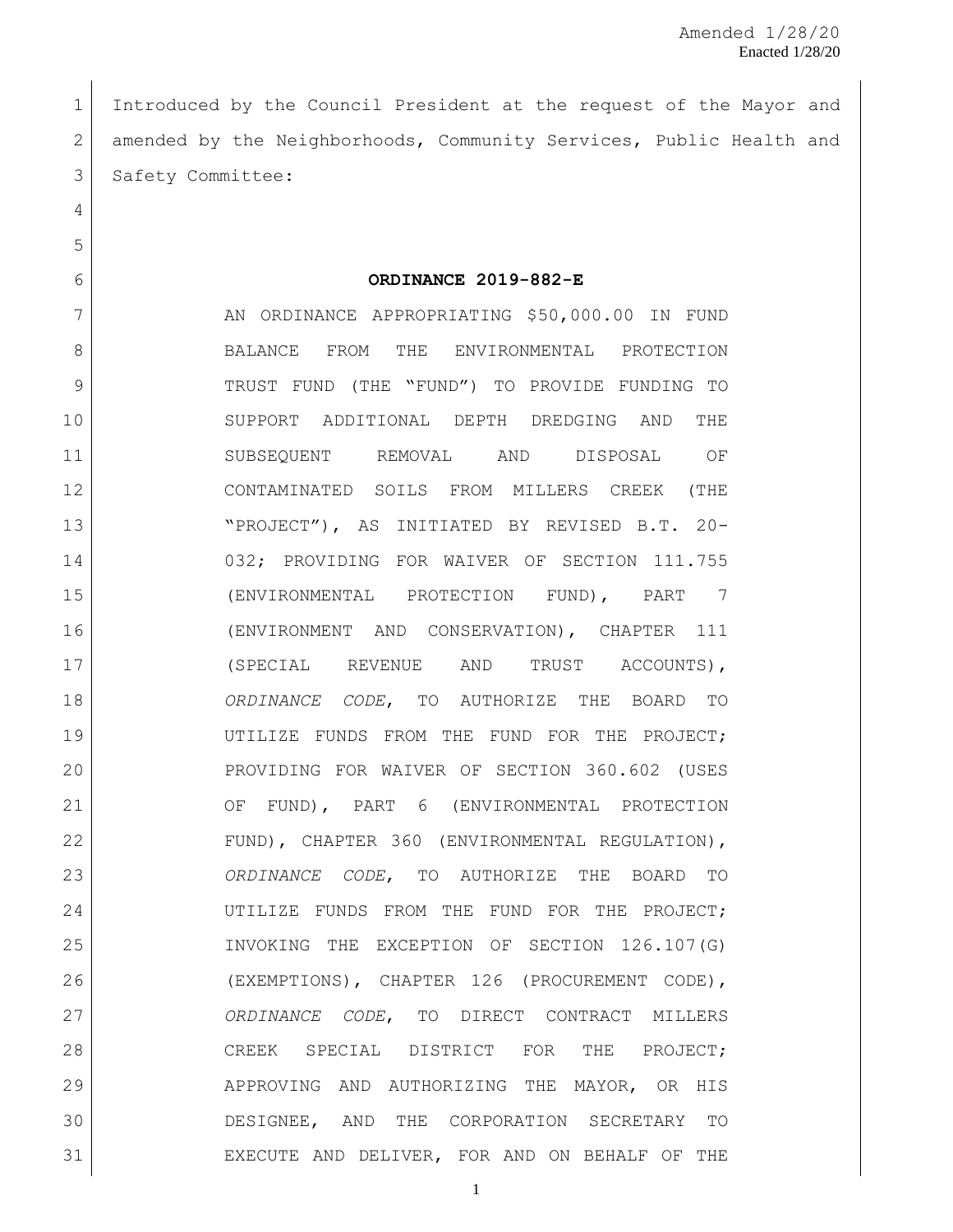CITY, THE FUNDING AGREEMENT FOR MILLERS CREEK SPECIAL DISTRICT ECOLOGICAL RESTORATION 3 BETWEEN THE CITY OF JACKSONVILLE AND MILLERS CREEK SPECIAL DISTRICT FOR THE PROJECT; PROVIDING FOR CITY OVERSIGHT BY THE 6 ENVIRONMENTAL QUALITY DIVISION; REQUIRING 7 REPORT; PROVIDING AN EFFECTIVE DATE. **BE IT ORDAINED** by the Council of the City of Jacksonville: **Section 1. Appropriation.** For the 2019-2020 fiscal year, within the City's budget, there is hereby appropriated the indicated sum(s) from the account(s) listed in subsection (a) to 13 | the account (s) listed in subsection (b): (Revised B.T. 20-032, attached hereto as **Revised Exhibit 1**, labeled as "Revised Exhibit 1, Revised B.T. 20-032, January 21, 2020 – NCSPHS" and incorporated herein by this reference) (a) Appropriated from: 18 See Revised B.T. 20-032 \$50,000.00 (b) Appropriated to: 20 See Revised B.T. 20-032 \$50,000.00 (c) Explanation of Appropriation 22 The appropriation above is fund balance from the Environmental Protection Trust Fund to support additional depth dredging and the subsequent removal and disposal of contaminated soils from Millers Creek. **Section 2. Purpose.** The purpose of the appropriation in

 Section 1 is to provide funding to support and assist Millers Creek Special District (the "District") with the ongoing ecological restoration project in the southern section of the channel of Millers Creek (the "Project"). The funding will allow additional depth dredging and the subsequent removal and disposal of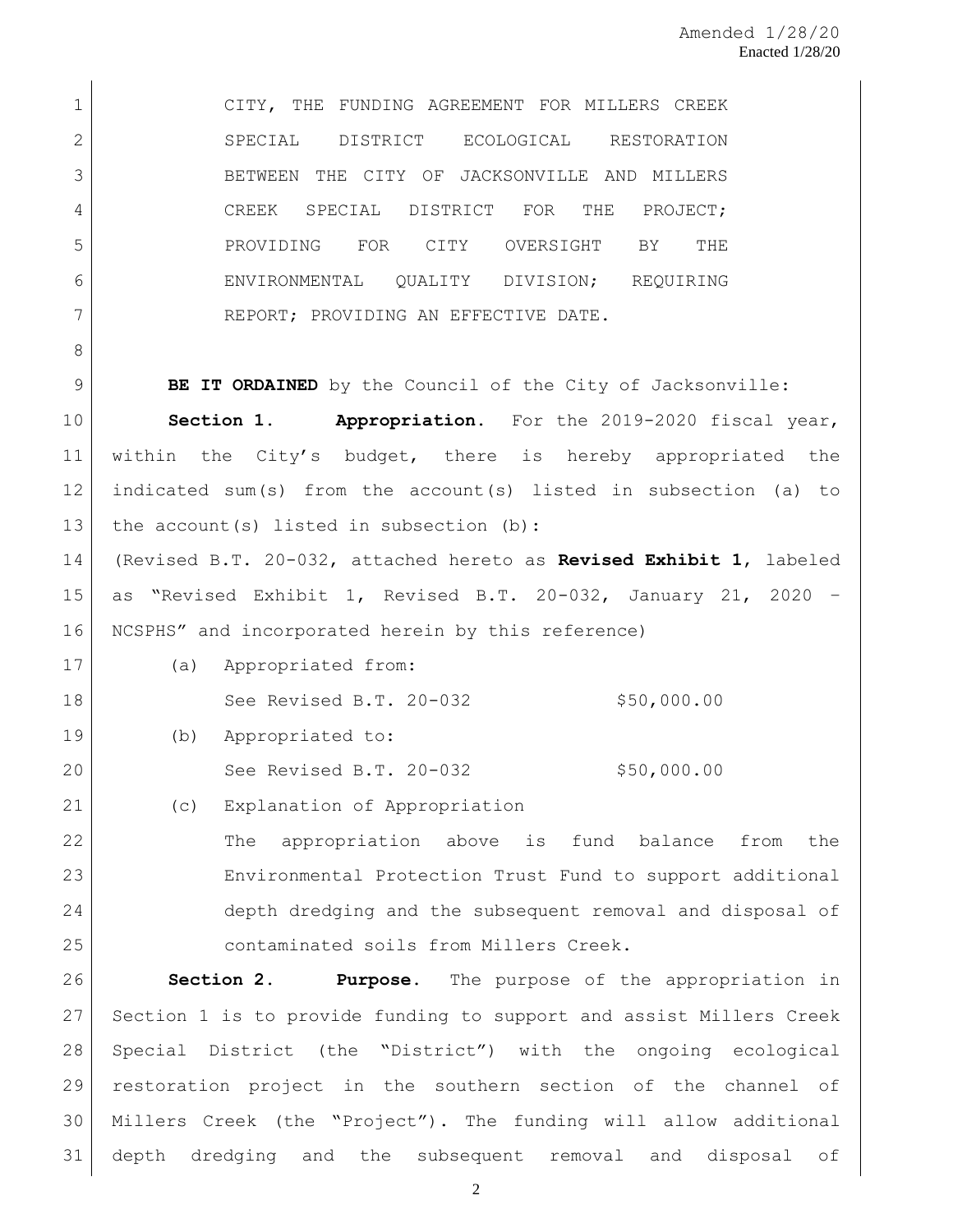contaminated soil in Zone A-1.

 **Section 3. Waiver of Section 111.755 (Environmental Protection Fund),** *Ordinance Code***.** Section 111.755 (Environmental Protection Fund), Part 7 (Environment and Conservation), Chapter 111 (Special Revenue and Trust Accounts) is hereby waived. Section 111.755 sets forth specific purposes for which the Environmental Protection Fund (the "Fund") must be used by the Environmental 8 Protection Board (the "Board"). Section 111.755 does not list dredging and the removal and disposal of contaminated soil as one of the purposes for which the Fund may be used and the waiver is thus necessary to authorize the Board to utilize funds from the 12 Fund for the Project. At its public hearing on August 19, 2019, the Board determined that funding of the Project is a worthwhile and beneficial use of the Fund and such Code waivers were approved by a unanimous vote of the Board. A copy of the minutes of the Board meeting of August 19, 2019, is attached hereto as **Exhibit 2** 17 and incorporated herein by this reference.

 **Section 4. Waiver of Section 360.602 (Uses of Fund),**  *Ordinance Code***.** Section 360.602 (Uses of Fund), Part 6 (Environmental Protection Fund), Chapter 360 (Environmental Regulation), *Ordinance Code*, is hereby waived. Section 360.602 sets forth specific purposes for which the Fund must be used by the Board. Section 360.602 does not list dredging and the removal and disposal of contaminated soil as one of the purposes for which the Fund may be used and the waiver is thus necessary to authorize the Board to utilize funds from the Fund for the Project.

 **Section 5. Invoking the exception pursuant to Section 126.107(g), Ordinance Code.** The City is hereby authorized to procure the use of the services of the District for the purposes described in Section 2. Pursuant to Section 126.107(g) (Exemptions), Part 1 (General Regulations), Chapter 126